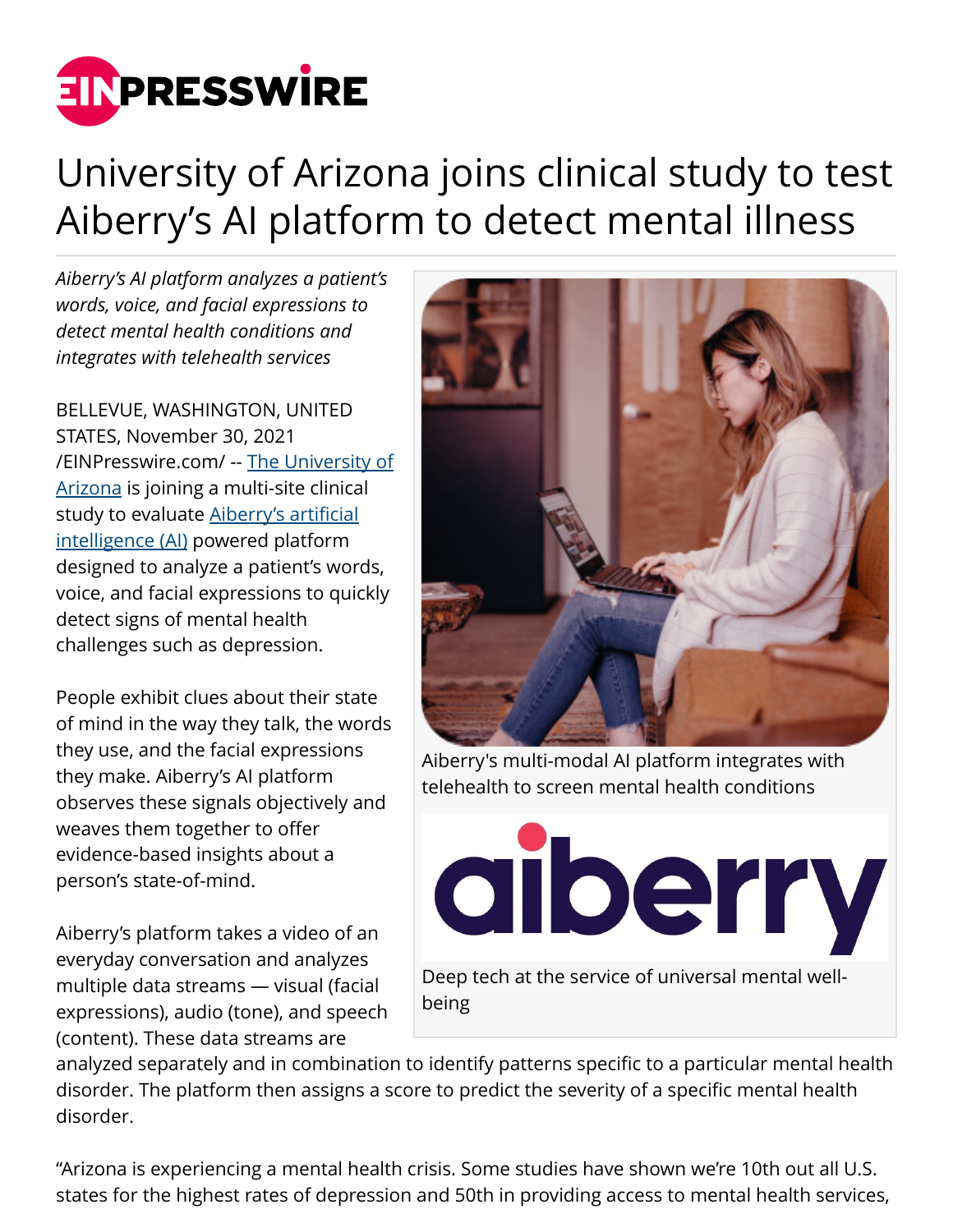ſſ

Aiberry believes in the profound impact AI can have in mental healthcare and recognizes the huge responsibility it brings. We are using AI to develop highly effective screening tools that work for all" *Sangit Rawlley, Aiberry's Cofounder and Head of Strategy and Marketing*

with a client to provider ratio of 600:1," said Dr. Allison J. Huff, DHEd, Assistant Professor at the University of Arizona's [College of Medicine, Department of Family and](https://www.fcm.arizona.edu/) [Community Medicine.](https://www.fcm.arizona.edu/) "While these numbers are bleak, we have a lot of professionals and researchers on the ground working to improve those statistics. That's why this study, in particular, is so important. Any time we can develop a technology that increases the accuracy and frequency of screening for and managing a mental health disorder, we improve the ability to engage people early and provide treatment options before it becomes a psychiatric emergency."

The clinical trial aims to train and validate aiberry

platform's ability to detect depression in a diverse patient population. Participants in the study will complete depression screenings as well as record a brief video interview. Researchers plan to enroll 1,000 participants ages 13 to 79 across the entire multi-site study.

"Aiberry believes in the profound impact AI can have in mental healthcare and also recognizes the tremendous responsibility it brings," said Sangit Rawlley, Aiberry's Co-Founder and Head of Strategy and Marketing. "We strongly believe in leveraging AI to develop mental health screening tools that are highly efficacious and work for all segments of the community while maintaining the highest level of patient privacy. Our partnership with the University of Arizona will allow us to further train and test our solution for a diverse demographic."

Aiberry's patent-pending technology is the result of more than a decade of research by Dr. Newton Howard, Aiberry's Co-Founder and Chief Scientist, and his collaborators. Dr. Howard is one of today's foremost experts in computational and cognitive neurosciences.

## About Aiberry

Aiberry's vision is empower patients and providers with tools to effectively and efficiently assess behavioral health. Aiberry's patent-pending multimodal AI platform analyzes conversations to screen for mental illnesses such as depression, anxiety, and suicidal ideation. Aiberry's platform offers providers and caregivers rapid, objective, and evidence-based mental health assessments virtually (in telehealth scenarios) and at the point of care, offering unique outreach and scale opportunities. For more information visit [www.aiberry.io](http://www.aiberry.io).

About University of Arizona College of Medicine's Department of Family and Community Medicine

The University of Arizona Department of Family and Community Medicine is one of the topranking family medicine programs in the country and is known for providing outstanding clinical education to a diverse group of medical students, residents and fellows, conducting ground